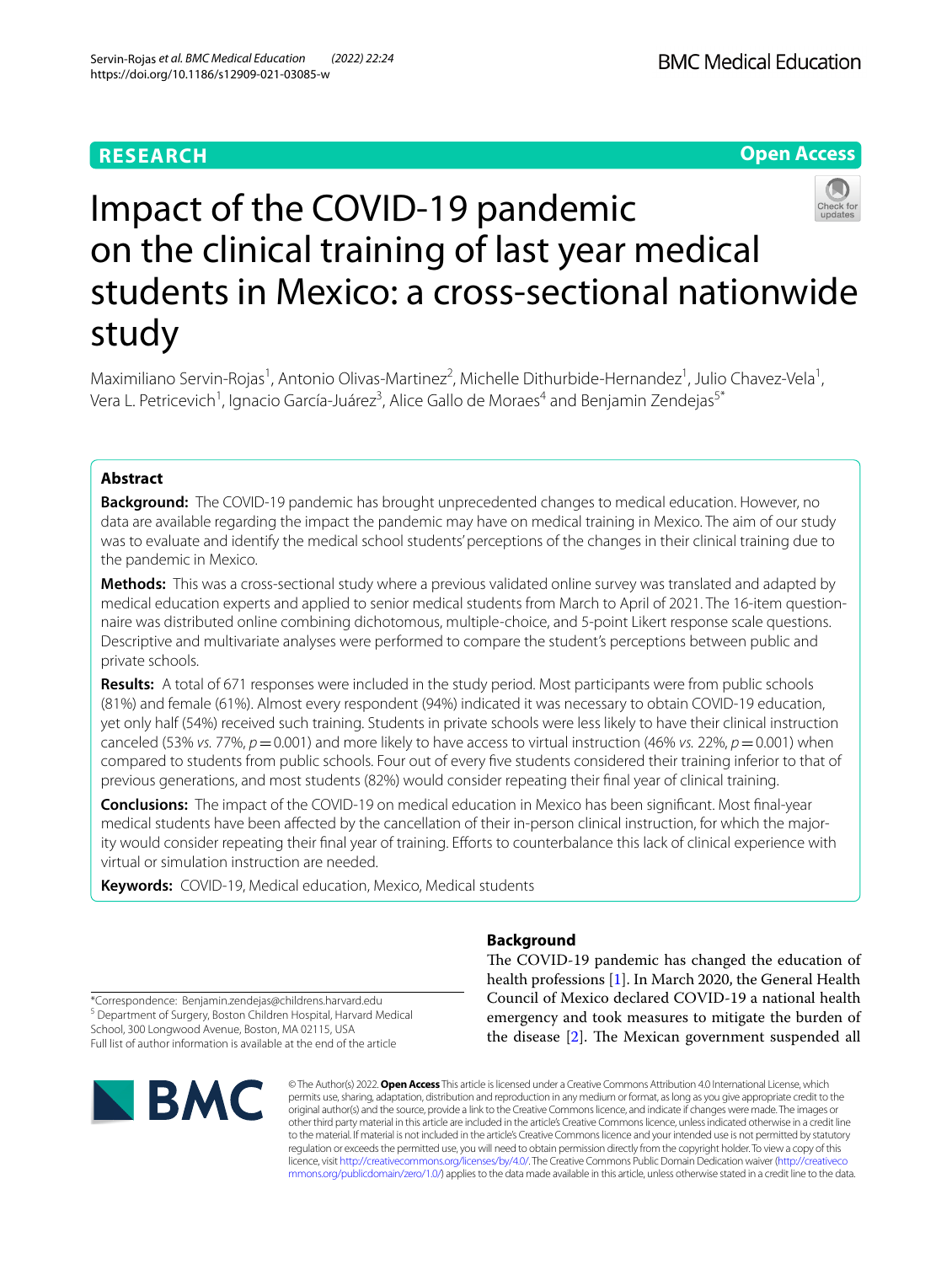public and private activities that were considered nonessential. Most medical schools decided to cancel in-person teaching and moved to virtual or remote education. The Association of American Medical Colleges (AAMC) and its Mexican equivalent, the Asociacion Mexicana de Facultades y Escuelas de Medicina (AMFEM) recommended suspending all clinical activities [[1\]](#page-7-0). Medical schools in Mexico aligned with these recommendations and removed medical students from hospital or outpatient-based settings [[3\]](#page-7-2).

Exposure to the clinical environment is a vital part of the training of a physician  $[4]$  $[4]$  $[4]$ . Through observation, practice and repetition, usually under the guidance of expert clinicians, medical students learn essential clinical skills to care for patients. Though some of these clinical skills can be taught in a non-clinical setting, with the help of simulation-based instruction, traditional bedside training remains a cornerstone of medical education [\[5](#page-7-4)]. The COVID-19 mitigation measures implemented in Mexico and other parts of the globe might signifcantly hinder the clinical skills training of medical students. This could have deleterious efects on their confdence and capability to care for patients and their autonomy as physicians. Additionally, studies have shown higher rates of mental health disorders during the pandemic [\[6](#page-7-5), [7\]](#page-7-6). With campus and hospital-based teaching suspended, medical students are unable to participate in bedside training. Furthermore, simulation-training is often done in group settings or on-campus, for which the use of simulation, as an alternative to clinical training during the COVID pandemic, is challenging to implement given the social distancing guidelines that limit group gatherings and oncampus instruction.

The impact of these issues on the training of current medical students is unknown. Studies conducted in different parts of the world have shown that an important proportion of medical students feel less prepared due to these public health restrictions and changes to their clinical education  $[8-10]$  $[8-10]$ . In some cases, medical students were willing to participate in clinical instruction even if there was a risk for infection  $[10]$  $[10]$ . In low-income countries, there also exists a signifcant challenge to design and implement efective remote clinical education strategies, where a substantial proportion of the students consider remote strategies inadequate [\[9](#page-7-9), [11\]](#page-7-10). Furthermore, heterogeneity among Mexican medical schools programs exists, as only few medical schools have alternatives to bedside training, and these issues might afect students unequally [\[12](#page-7-11)].

In order to better understand the impact of the COVID-19 pandemic on the training of medical students in Mexico, we surveyed the opinions of medical students in their last year of training. We hypothesized that most medical students in Mexico would feel unprepared to graduate from medical school and that many would choose to either extend their training or repeat their fnal year of medical school once clinical instruction could resume. The aim of our study was to evaluate and identify the medical school students' perceptions of the changes in their clinical training due to the pandemic in Mexico.

## **Methods**

This was an exploratory, observational, and crosssectional study. An online survey was distributed and conducted from March to April of 2021. The 16-item questionnaire was distributed online via the Google Forms platform (Alphabet, Mountain View, CA, USA). With the endorsement of the Asociación Mexicana de Médicos en Formación (AMMEF), a medical student association involved in medical education activities, the survey was distributed among social media platforms  $(Facebook<sup>TM</sup>$  and Twitter<sup>™</sup>), and via email to their last year medical student affiliates. The questionnaire was self-administered. We defned last year medical students as those in their fnal year of clinical (before entering hospital-based undergraduate internship). Students in the last year of medical school face a transition period between medical school and full-time patient care in the hospital-based scenario in the internship year. Virtual rotations were defned as observation of clinical practice via telemedicine under the supervision of an attending physician. Medical schools were categorized by type of institution (public *vs.* private) and were grouped into 4 diferent regions according to their geographical location: Northern, Central, and Southern Mexico, and Mexico City. Only participants in their last year of medical school who consented to participate were included. Exclusion criteria included medical students who did not provide consent or were not in their last year of medical education.

#### **Survey Tool**

We evaluated medical student's perceptions using a previously validated questionnaire  $[8]$  $[8]$ . The survey was translated from English into Spanish by a bilingual expert in medical education and some extra questions that applied to the uniqueness of medical training in Mexico were developed. Questions were iteratively reviewed and revised by all study members. Before its implementation, the expert further revised the appropriateness of the questionnaire. Additionally, during the survey distribution, an email was provided for students to provide feedback. The final questionnaire comprised of 16 items, combining dichotomous, multiple choice and 5-point Likert response scale questions. The survey can be accessed with the following link: [https://docs.google.](https://docs.google.com/forms/d/e/1FAIpQLSf9p9kZFsA4vpK7Z0dLh8fcIENshNlDb4eAkUc1lSNe9N6blw/viewform?usp=sf_link)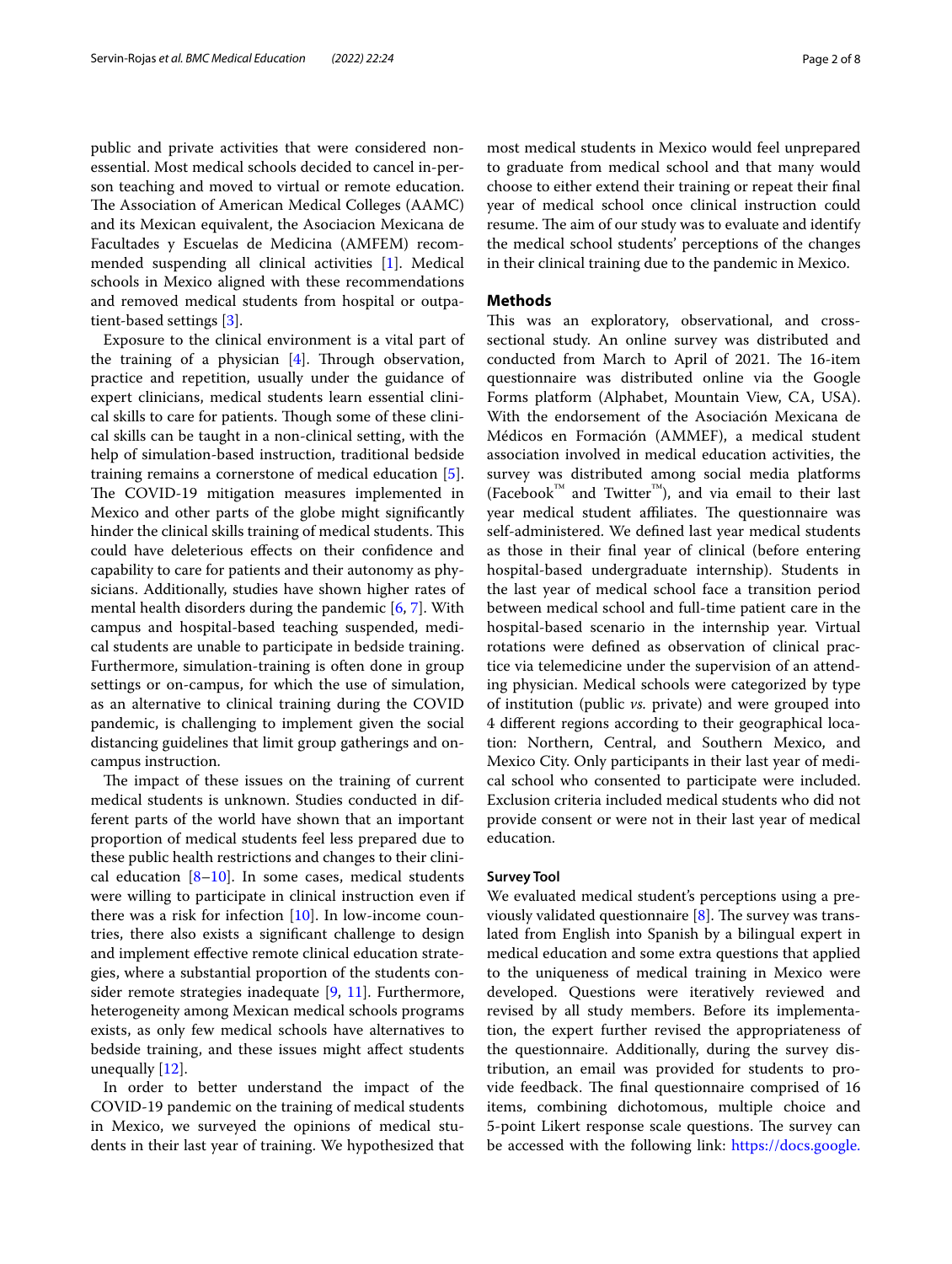[com/forms/d/e/1FAIpQLSf9p9kZFsA4vpK7Z0dLh8fc](https://docs.google.com/forms/d/e/1FAIpQLSf9p9kZFsA4vpK7Z0dLh8fcIENshNlDb4eAkUc1lSNe9N6blw/viewform?usp=sf_link) [IENshNlDb4eAkUc1lSNe9N6blw/viewform?usp](https://docs.google.com/forms/d/e/1FAIpQLSf9p9kZFsA4vpK7Z0dLh8fcIENshNlDb4eAkUc1lSNe9N6blw/viewform?usp=sf_link)=sf\_link

## **Sample size**

Sample size was calculated based on the latest report of the Mexican Health Ministry [\[13\]](#page-7-12)*,* in which 22,160 last year medical students were eligible for this study*.* To obtain the sample size, and considering a value of  $\alpha$  = 0.05 and a value of 1-  $\beta$  of 0.80, we used the following formula:

$$
n = [EDFF + Np(1 - p)]
$$

$$
[(d2/Z21 - \alpha/2 * (N - 1) + p * (1 - p)
$$

The above power calculation resulted in a sample size of 645 students with a CI of 99%.

#### **Statistical Analysis**

Descriptive statistics are presented as median and interquartile range (IQR) for numerical variables and frequencies and percentages for categorical variables. Categorical variables were compared using Pearson's Chi Squared Test or Fisher's Exact Test as appropriate. The level of statistical significance was set as  $p < 0.05$ . To evaluate if medical student perceptions regarding clinical training difer by the type of institution (private versus public), we transformed each item into a binary variable and for each of these binary items we ftted a multivariate logistic regression model, using robust standard error estimates, including the item as outcome, the type of institution as a predictor (1 = private, 0 = public) and adjusting age, gender, and geographical region. All statistical analyses were performed using R v.4.0.5. (R Foundation for Statistical Computing, Vienna, Austria. URL [http://www.R-project.](http://www.R-project.org/) [org/\)](http://www.R-project.org/).

# **Results**

A total of 721 survey responses were obtained during the study period, representing 3% of the eligible medical student population. Fifty surveys were excluded since 7 students did not consent to participate in the study and 43 were from students not enrolled in their last year of medical school. Therefore, 671 surveys were finally included and analyzed.

# **Demographic Variables**

Most of the participants studied in public schools (81%). Overall, 61% of the participants were female with a median age of 22 years (IQR  $22-23$ ). The majority of the students were enrolled in schools from Central Mexico (35%), followed by Northern (30%) and Southern (24%) regions, while only 11% where from schools in Mexico

City  $(11%)$  (Table [1\)](#page-2-0). The comparisons of participants' demographics characteristics between groups are summarized in Table [1](#page-2-0).

# **Education on COVID‑19**

Despite almost every participant (97%) stated they "Agreed" or "Completely Agreed" that it was necessary to receive COVID-19 education, only around half of the students (54%) reported having received COVID-19 related education from their medical schools. Overall, the majority of the COVID-19 related medical education provided was in the form of in-person or virtual lectures (57%), followed by educational pamphlets or handouts (15%). Only 11 students reported simulation as a source of COVID-19 education. No statistical diferences were found regarding COVID-19 education between groups (Table [2\)](#page-3-0).

# **Perceptions Regarding Clinical Training**

Most students considered clinical rotations as "Very Important" (94%). When compared between groups, similar rates were found (private 95% *vs.* public 94%;  $p = 0.7$ ). Students from private schools were less likely to have their rotations cancelled (53% *vs.* 77%;  $p=0.001$ ) and were more likely to have virtual rotations, (46% *vs.* 22%;  $p=0.001$ ). The majority of the participants considered their medical training was afected by the COVID-19 (private 95% *vs.* 96% public; *p*=0.65). Also, most students agreed these changes would negatively impact their performance as hospital-based interns (private 99% *vs.* 96% public;  $p=0.10$ ). Interestingly, a greater proportion of public-school students "Completely agreed" or "Agreed" that restrictions were necessary compared with students from private schools (78% *vs.* 60%, *p*=0.001). Moreover, a lower proportion of the public-school students (37%) indicated they would feel safe going back to their clinical

<span id="page-2-0"></span>

| Table 1 Demographics of survey respondents |  |
|--------------------------------------------|--|
|--------------------------------------------|--|

|                          | Total<br>$(n=671)$ | Private<br>$(n=129)$ | Public<br>$(n=542)$ |
|--------------------------|--------------------|----------------------|---------------------|
|                          | n(%)               | n (%)                | n (%)               |
| Age (years) <sup>a</sup> | 22(22, 23)         | 22(22, 2)            | 22 (22, 23)         |
| Sex                      |                    |                      |                     |
| Male                     | 263 (39)           | 32(25)               | 231 (43)            |
| Female                   | 408 (61)           | 97(75)               | 311 (57)            |
| Region                   |                    |                      |                     |
| Mexico City              | 73 (11)            | 11(8.5)              | 62(11)              |
| Central Mexico           | 238 (35)           | 57 (44)              | 181 (33)            |
| Northern Mexico          | 202 (30)           | 22(17)               | 180 (33)            |
| Southern Mexico          | 158 (24)           | 39 (30)              | 119 (22)            |

a Median (IQR)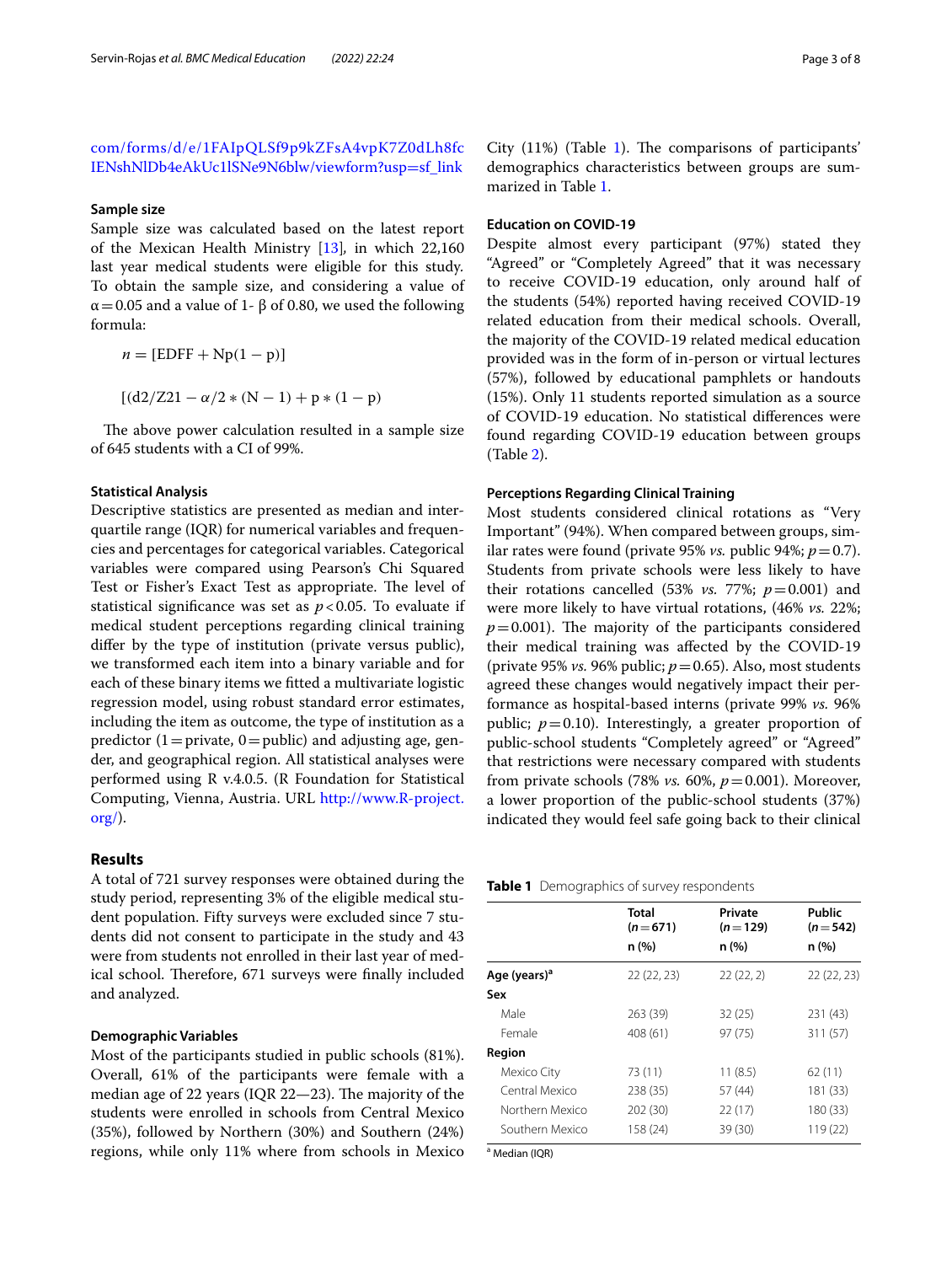<span id="page-3-0"></span>**Table 2** Medical student perceptions regarding COVID-19 education

|                                                         | <b>Total</b><br>$(n=671)$ | Private<br>$(n=129)$ | Public<br>$(n=542)$ |  |
|---------------------------------------------------------|---------------------------|----------------------|---------------------|--|
|                                                         | n (%)                     | n (%)                | n (%)               |  |
| Have you received COVID-19 education?                   |                           |                      |                     |  |
| Yes                                                     | 364 (54)                  | 71 (55)              | 293 (54)            |  |
| N <sub>o</sub>                                          | 307 (46)                  | 58 (45)              | 249 (46)            |  |
| Do you consider necessary receiving COVID-19 education? |                           |                      |                     |  |
| Completely Agree                                        | 575 (86)                  | 105 (81)             | 470 (87)            |  |
| Agree                                                   | 77 (11)                   | 19 (15)              | 58 (11)             |  |
| Neutral                                                 | 18(2.7)                   | 5(3.9)               | 13(2.4)             |  |
| Disagree                                                | 1(0.1)                    | 0(0)                 | 1(0.2)              |  |
| Completely Disagree                                     | 0(0)                      | 0(0)                 | 0(0)                |  |
| What kind of COVID-19 education have you received?      |                           |                      |                     |  |
| In Class or Virtual Lecture                             | 385 (57)                  | 77 (60)              | 308 (57)            |  |
| <b>Educational Pamphlet</b>                             | 101(15)                   | 17 (13)              | 84 (15)             |  |
| Simulation                                              | 11(1.6)                   | 6(4.7)               | 5(0.9)              |  |
| Social Media                                            | 2(0.3)                    | 0(0)                 | 2(0.4)              |  |
| None                                                    | 129 (19.7)                | 27(20.7)             | 102 (19.2)          |  |
| Other                                                   | 3(0.4)                    | 0(0)                 | 3(0.6)              |  |
| No response                                             | 40 (6.0)                  | 2(1.6)               | 38 (7.0)            |  |

rotations. Four out of every fve students (79% and 82% in public and private schools, respectively) felt that their clinical training was worse than their peers from previous generations not afected by the COVID-19 restrictions. A higher proportion of participants indicated that, if possible, they would repeat the fnal year of medical school training (81% public *vs.* 85% private;  $p=0.3$ ). Further details about medical students' perceptions about their clinical training are provided in Table [3](#page-4-0).

# **Multivariate Logistic Regression Analysis**

Among subjects of the same age, gender, and geographical region, we estimated that, when comparing subjects who attend private and public institutions, the odds ratio for having virtual rotations was 1.99 (95% CI 1.30 – 3.04,  $p$ <0.001), the OR of agreeing that restrictions were necessary was 0.41 (95% CI 0.27 – 0.62, *p*<0.001), and the OR of feeling safe going back to the clinical rotations was 0.39 (95% CI 0.26 – 0.58,  $p < 0.001$ ). The full results of the multivariate logisitic regression analysis can be found in Table [4](#page-5-0).

# **Discussion**

This is the first study in Mexico to evaluate last year medical student's perceptions of changes in their clinical training during the COVID-19 pandemic and reveals several interesting observations, highlights inequities in training, and provides impetus to improve our

educational environment. Students feel less prepared because of the COVID-19 pandemic restrictions on their education. In the UK, over 50% of the students felt less prepared to start postgraduate training [[14\]](#page-7-13), while in the US 18% of the third year medical students were willing to extend their training for an extra year  $[10]$  $[10]$ . These results contrast with ours, where 82% of the students were willing to extend their training. This suggests potentially a greater impact of COVID-19 in our country's medical education system.

Medical students want formal training on COVID-19, yet very few students reported having received such formal training. This can be accomplished via remote or virtual instruction. Most medical schools in both public and private sectors opted to use traditional teaching methods such as lectures and written educational materials. Students reported very limited use of simulation technologies, which might be related to the limited access to these centers in our country [[15\]](#page-7-14).

The role of medical students in the COVID-19 pandemic has been controversial. Some authors consider that the involvement of medical students can be benefcial for healthcare systems, patients, and their personal development as physicians, but given the existing risk of infection, their participation should be exclusively voluntary [\[16](#page-7-15)]. Others agree that medical students should not be involved in any clinical activity because they are not yet fully trained clinicians, do not receive a salary and may represent a risk for the people they live with [[17\]](#page-7-16). In Mexico, most public hospitals care for infected COVID-19 patients. Public hospitals have also faced a shortage of personal protective equipment and high rates of infection among healthcare workers, which makes clinical rotations a very high-risk activity for medical students [\[18](#page-7-17)]. Probably related to these fndings, most medical students in our survey reported that they would not feel safe going back to their clinical activities.

Despite clinical rotations being regarded as very important by students, most medical schools cancelled them, and only a limited number of students received an alternative such as virtual rotations. The lack of alternatives was striking as most students considered the absence of rotations would negatively impact their training and performance in the pre-grade internship. Probably related to the perception of poor training, most students would consider repeating the last year of medical school. This highlights the importance of innovation in medical education. Some experts in medical education are proposing diferent teaching alternatives with the development of multimodal training strategies  $[19-21]$  $[19-21]$  $[19-21]$ . Schools can offer in-person clinical rotations when the public health recommendations of social distancing can be safely achieved and when the risk of infection remains low [[19\]](#page-7-18). If this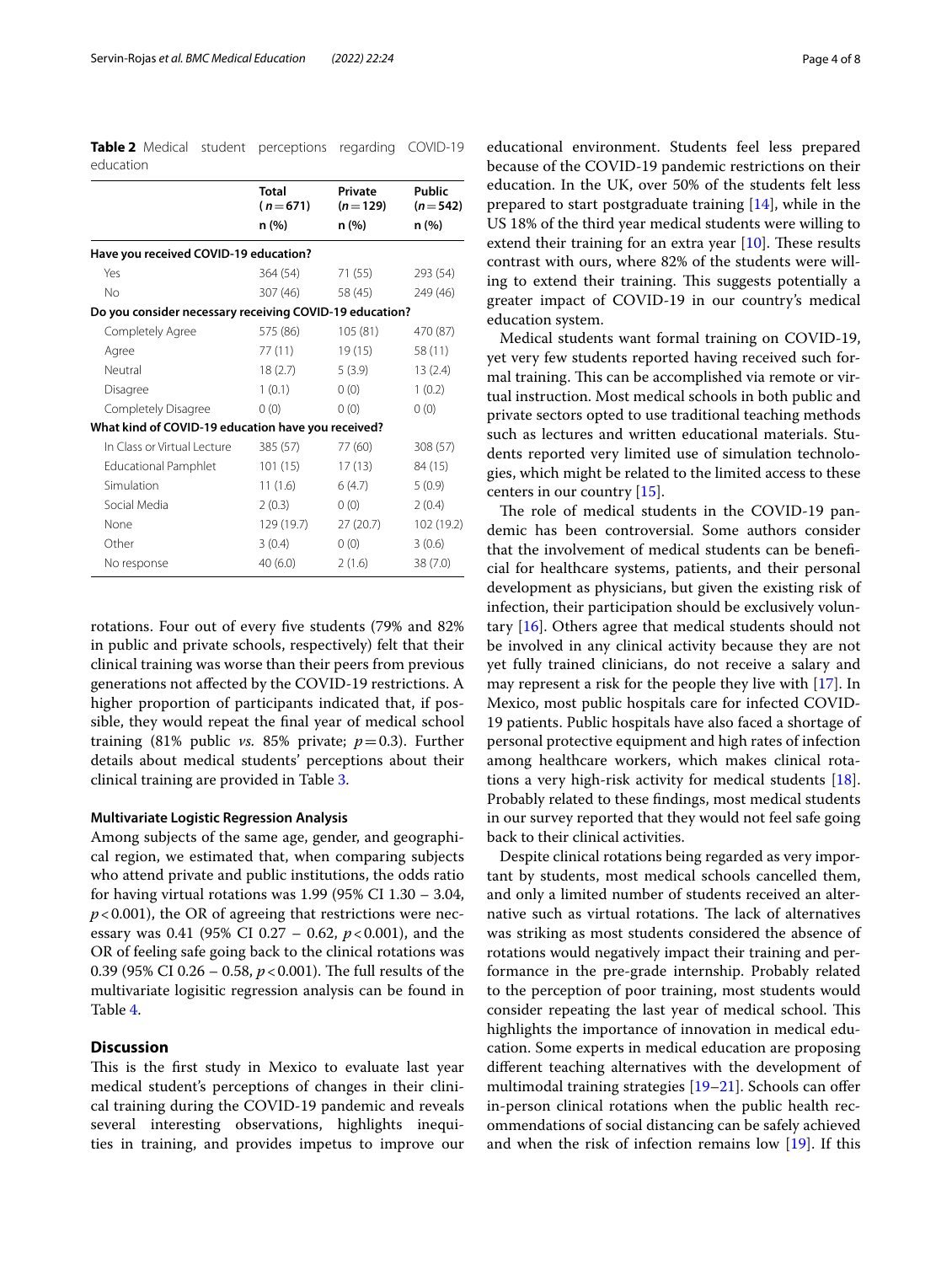# <span id="page-4-0"></span>**Table 3** Medical student perceptions regarding clinical training

|                                             | <b>Total</b><br>$(n=671)$                                                                                     |          | Private<br>$(n=129)$ | Public<br>$(n=542)$ | $p$ -value* |
|---------------------------------------------|---------------------------------------------------------------------------------------------------------------|----------|----------------------|---------------------|-------------|
|                                             | n (%)                                                                                                         |          | n (%)                | n (%)               |             |
|                                             | How important do you consider clinical rotations in your training?                                            |          |                      |                     | 0.7         |
| Very Important                              | 632 (94)                                                                                                      |          | 122 (95)             | 510 (94)            |             |
| Important                                   | 34(5.1)                                                                                                       |          | 6(4.7)               | 28(5.2)             |             |
| Moderately Important                        | 2(0.3)                                                                                                        |          | 1(0.8)               | 1(0.2)              |             |
| Slightly Important                          | 2(0.3)                                                                                                        |          | 0(0)                 | 2(0.4)              |             |
| Not Important                               | 1(0.1)                                                                                                        |          | 0(0)                 | 1(0.2)              |             |
|                                             | What changes have you experienced in your clinical rotations?                                                 |          |                      |                     | < 0.001     |
| Cancelled                                   | 486 (72.5)                                                                                                    |          | 68 (52.7)            | 418 (77.1)          |             |
| <b>Virtual Rotations</b>                    | 182 (27.1)                                                                                                    |          | 60(46.5)             | 122 (22.5)          |             |
| No changes                                  | 3(0.4)                                                                                                        |          | 1(0.8)               | 2(0.4)              |             |
|                                             | How do you think these changes will affect your medical training?                                             |          |                      |                     | 0.065       |
| Positively                                  | 12(1.8)                                                                                                       |          | 5(3.9)               | 7(1.3)              |             |
| Neutral                                     | 16(2.4)                                                                                                       |          | 1(0.8)               | 15(2.8)             |             |
| Negatively                                  | 643 (96)                                                                                                      |          | 123 (95)             | 520 (96)            |             |
|                                             | Do you consider these changes will affect your performance as pregrade intern?                                |          |                      |                     | 0.10        |
| Yes                                         | 649 (97)                                                                                                      |          | 128 (99)             | 521 (96)            |             |
| No                                          | 22(3.3)                                                                                                       |          | 1(0.8)               | 21(3.9)             |             |
| Do you consider the restrictions necessary? |                                                                                                               |          |                      |                     | 0.001       |
| Completely Agree                            | 221 (33)                                                                                                      |          | 33(26)               | 188 (35)            |             |
| Agree                                       | 279 (42)                                                                                                      |          | 44 (34)              | 235 (43)            |             |
| Neutral                                     | 116(17)                                                                                                       |          | 35(27)               | 81 (15)             |             |
| Disagree                                    | 45(6.7)                                                                                                       |          | 14(11)               | 31(5.7)             |             |
| Completely Disagree                         | 10(1.5)                                                                                                       |          | 3(2.3)               | 7(1.3)              |             |
|                                             | Would you feel safe going back to your clinical rotations?                                                    |          |                      |                     | < 0.001     |
| Yes                                         | 276 (41)                                                                                                      | 76 (59)  |                      | 200 (37)            |             |
| <b>No</b>                                   | 395 (59)                                                                                                      | 53 (41)  |                      | 342 (63)            |             |
|                                             | In comparison to previous generations not affected by the pandemic, your feel that your clinical training was |          |                      |                     | 0.10        |
| Better                                      | 85 (13)                                                                                                       | 19(15)   |                      | 66 (12)             |             |
| Equal                                       | 50(7.5)                                                                                                       | 4(3.1)   |                      | 46 (8.5)            |             |
| Worse                                       | 536 (80)                                                                                                      | 106 (82) |                      | 430 (79)            |             |
|                                             | If it was possible to do so, would you repeat final year training?                                            |          |                      |                     | 0.3         |
| Yes                                         | 551 (82)                                                                                                      | 110 (85) |                      | 441 (81)            |             |
| No                                          | 120 (18)                                                                                                      | 19(15)   |                      | 101 (19)            |             |

\* Fisher's exact test; Pearson's Chi-squared test

is not an option, developing a virtual curriculum can be a safe and efective alternative. Even though the physical examination is not possible during virtual rotations, they can be asked to observe and evaluate diferent maneuvers elicited by the attending [[19](#page-7-18)]. To develop skills in interviewing, students can take history and physical examination by telemedicine from consenting patients. From these experiences, they can be expected to develop written reports that can be presented to attendings and peers for additional feedback [[21](#page-7-19)]. However, signifcant challenges also exist in the implementation of these strategies as many countries do not have the existent infrastructure to adopt a robust virtual curriculum  $[9]$  $[9]$ . The cancelation of elective procedures and other procedural activities could also limit the potential exposure of the students in virtual rotations. Similarly, clinicians on the front-line are also very taxed by the extra workload of caring for patients with COVID-19 and may not have the time to participate in remote medical student instruction.

In Mexico, the Consejo Mexicano para la Acreditación de la Educación Médica (COMAEM), oversees the evaluation of the quality of medical training. Only 80 out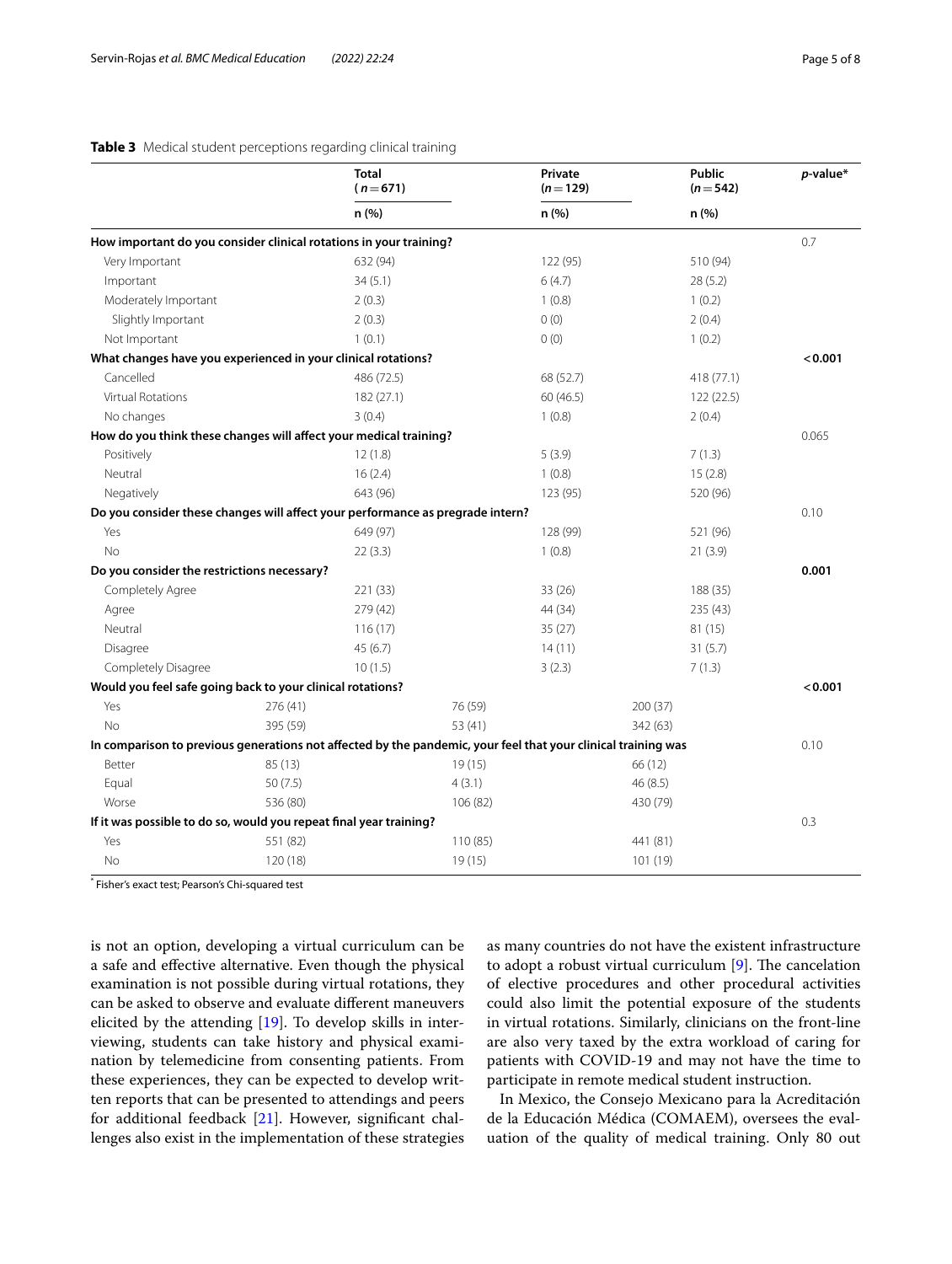|                                                            |          | Private, $n = 129$                                                                                            | Public, $n = 542$  | aOR <sup>*</sup> , 95% CI |                     | $p$ -value $*$ |
|------------------------------------------------------------|----------|---------------------------------------------------------------------------------------------------------------|--------------------|---------------------------|---------------------|----------------|
|                                                            |          | $n\left(\%\right)$                                                                                            | $n\left(\%\right)$ |                           |                     |                |
|                                                            |          | How important do you consider clinical rotations in your training?                                            |                    |                           |                     |                |
| Important                                                  |          | 128 (99)                                                                                                      | 538 (99)           | $0.97, 0.10 - 9.86$       |                     | 0.98           |
| Not Important                                              |          | 1(1)                                                                                                          | 4(1)               |                           |                     |                |
|                                                            |          | What changes have you experienced in your clinical rotations?                                                 |                    |                           |                     |                |
| <b>Virtual Rotations</b>                                   |          | 60(47)                                                                                                        | 122(23)            | $1.99, 1.30 - 3.04$       |                     | < 0.001        |
| Cancelled                                                  |          | 69 (53)                                                                                                       | 420 (77)           |                           |                     |                |
|                                                            |          | How do you think these changes will affect your medical training?                                             |                    |                           |                     |                |
| Positively                                                 |          | 6(5)                                                                                                          | 22(4)              | $0.76, 0.28 - 2.05$       |                     | 0.59           |
| Negatively                                                 |          | 123 (95)                                                                                                      | 520 (96)           |                           |                     |                |
|                                                            |          | Do you consider these changes will affect your performance as pregrade intern?                                |                    |                           |                     |                |
| Yes                                                        |          | 128 (99)                                                                                                      | 521 (96)           | $4.83, 0.67 - 35.0$       |                     | 0.12           |
| <b>No</b>                                                  |          | 1(1)                                                                                                          | 21(4)              |                           |                     |                |
| Do you consider the restrictions necessary?                |          |                                                                                                               |                    |                           |                     |                |
| Agree                                                      |          | 77 (60)                                                                                                       | 423 (78)           | $0.41, 0.27 - 0.62$       |                     | < 0.001        |
| Disagree                                                   |          | 52 (40)                                                                                                       | 119(22)            |                           |                     |                |
| Would you feel safe going back to your clinical rotations? |          |                                                                                                               |                    |                           |                     |                |
| Yes                                                        | 76 (59)  |                                                                                                               | 200(37)            |                           | $0.39, 0.26 - 0.58$ | < 0.001        |
| <b>No</b>                                                  | 53 (41)  |                                                                                                               | 342 (63)           |                           |                     |                |
|                                                            |          | In comparison to previous generations not affected by the pandemic, your feel that your clinical training was |                    |                           |                     |                |
| Worse                                                      | 106 (82) |                                                                                                               | 430 (79)           |                           | $1.33, 0.79 - 2.25$ | 0.29           |
| Equal or better                                            | 23(18)   |                                                                                                               | 112(21)            |                           |                     |                |
|                                                            |          | If it was possible to do so, would you repeat final year training?                                            |                    |                           |                     |                |
| Yes                                                        | 110(85)  |                                                                                                               | 441 (81)           |                           | $1.09, 0.63 - 1.89$ | 0.76           |
| No                                                         | 19(15)   |                                                                                                               | 101 (19)           |                           |                     |                |

<span id="page-5-0"></span>

| <b>Table 4</b> Multivariate logistic regression analysis of medical student perceptions regarding clinical training |  |  |  |  |  |
|---------------------------------------------------------------------------------------------------------------------|--|--|--|--|--|
|                                                                                                                     |  |  |  |  |  |

\* Obtained using a logistic regression model adjusting for age, sex, and region. aOR (adjusted odds ratio), considering public institutions as reference group

of more than 140 medical schools are certifed by this organism, suggesting that there could be unequal quality of training due to diferences in the regulatory bodies that accredit each medical school  $[22]$  $[22]$ . This study provides further insights into the inequities in medical education in Mexico. Medical students in private schools were more likely to have virtual instruction and were less likely to have their clinical electives cancelled. These issues can likely further accentuate the gap between medical students trained in private versus public schools. Further research should explore ways to enhance medical school training opportunities for public schools.

Simulation remains another unexplored area in medical education in Mexico. Studies have shown the efectiveness of simulation in facilitating teamwork, teaching basic science, clinical and procedural skills in diferent scenarios [\[23](#page-7-21)]. Despite its proven benefts, these technologies might be difficult to implement during a global pandemic [[24\]](#page-7-22). Strategies limiting the number of instructors and medical students along with the proper following of public health measures could make simulation centers relatively safe [[24](#page-7-22)]. We consider simulation

should be increasingly adopted by medical schools in Mexico to ofer more evidence-based learning techniques for trainees. Similarly, personal at-home simulators with or without virtual feedback have been successfully used as an alternative modality to in-person simulation instruction for certain skill sets; [[25,](#page-7-23) [26\]](#page-7-24) and online simulation is another promising alternative under evaluation [[27\]](#page-7-25). Teaching faculty is able to develop simulated medical records that students can easily access anytime. For inpatients, students can give follow up to their simulated patients and solve the diferent complications that might arise from admission to discharge. Even though students prefer traditional in person clinical activities, most of them appear to be satisfed with this type of training [\[27](#page-7-25)]. This type of curriculum could be an attractive alternative for low-income countries. It has the beneft of being low cost, [\[28](#page-7-26)[–30](#page-7-27)] less time intensive for students and it can provide ample feedback from expert clinicians.

These results should encourage policymakers to update the Mexican regulations (Norma Oficial Mexicana, "NOM") on medical education. Studies have reported heterogeneity among teaching hospitals [\[31\]](#page-7-28). We propose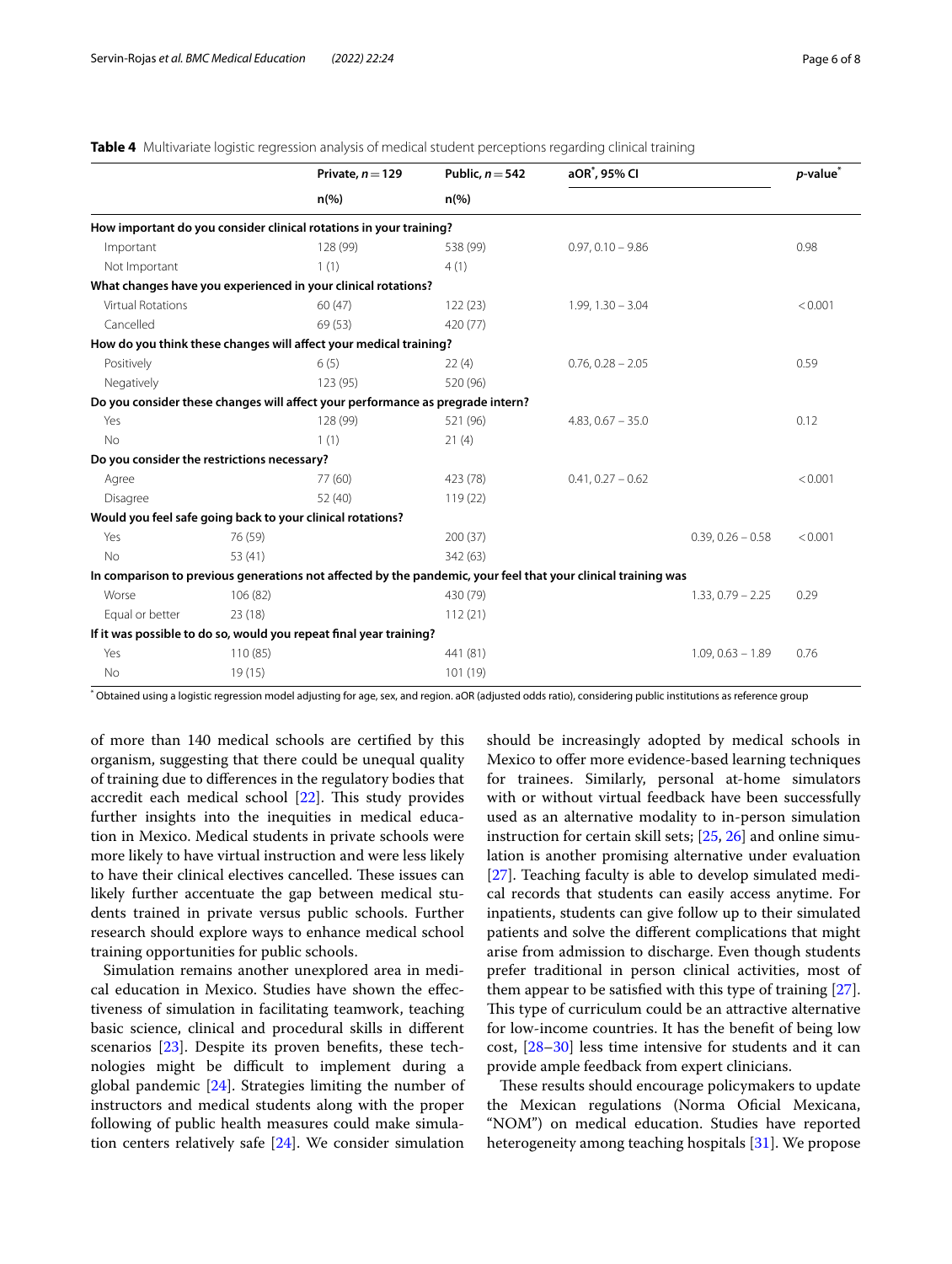that teaching hospitals should undergo continued evaluations to establish quality standards [\[32](#page-7-29)]. Furthermore, telemedicine remains underutilized in Mexico [\[33](#page-7-30)]. Investing in telemedicine could improve access to healthcare in rural communities and offer learning opportunities to medical students. Medical schools should consider integrating telemedicine and simulation into their curriculum and train educators on the usage of these technologies [[34\]](#page-7-31). In addition, vaccinating and training medical students on the proper use of personal protective equipment could facilitate a safe return to clinical rotations [[35\]](#page-7-32). Lastly, medical schools should train faculty members to provide educational and emotional support to improve academic achievements, and most importantly, their sense of security [\[36\]](#page-7-33).

# **Limitations**

This study has some limitations. Due to the study design, we can only provide a representation of the perception of last year medical students during a specifc time period. The participation in this study response rate is low and might not represent the perceptions of the entire population of last year medical students in Mexico, yet it still the largest study of its kind with a signifcant number of survey responses of students that represent diverse geographic regions and types of medical training (public *vs.* private schools). Because our study was distributed online by social media it might be susceptible to nonresponse and participation bias; students with access to internet could more readily participate. Furthermore, not all medical students engage in social media platforms and hence might have been unaware of the study. We attempted to overcome this by emailing medical students, but this method has its own pitfalls, and we did not have access to the emails of all eligible medical students.

# **Conclusion**

The COVID-19 pandemic has impacted medical education. Medical students had to abandon clinical activities due to the inherent risks of infection. Medical schools in Mexico were unprepared to implement a rapid and effective response for this unprecedented pandemic. Medical education in Mexico is highly heterogeneous, and most medical schools have no alternatives to traditional bedside training. This has left medical students feeling unprepared for the next stages of their careers. Urgent measures must be taken to guarantee effective clinical training in situations like this and enable them to safely care for patients. Multiple alternative educational strategies exist that may be adaptable to middle and low-income countries.

Medical schools should develop contingency plans to deliver effective clinical instruction that does not rely on in-person presence, in order to be prepared for future pandemics.

#### **Abbreviations**

AAMC: Association of American Medical Colleges; AMFEM: Asociacion Mexicana de Facultades y Escuelas de Medicina; AMMEF: Asociación Mexicana de Médicos en Formación.

#### **Acknowledgements**

The authors would like to thank Dr. Jesús Naveja Romero and Dr. Fernanda Romero Hernández for providing help with the statistical analysis and manuscript styling, and Dr. Marvin Mendoza, Dr. Paola Saskia Castañeda Anaya, and Dr Bertha Alicia Anaya Roman for their help distributing our survey.

#### **Authors' contributions**

MSR, AOM, MDH, VLP, JCV, IGJ, AG, and BZ contributed with data collection. MSR, AOM, MDH, VLP, JCV, IGJ, AG, and BZ contributed with the writing and revision of the manuscript. MSR, AOM and BZ participated in data analysis. All authors have approved the fnal manuscript and take full responsibility for the data presented.

#### **Authors' information**

MSR Research Assistant at the Faculty of Medicine of the Universidad Autónoma del Estado de Morelos. AOM Biostatistics PhD student and Research Assistant in the University of Washington. MDH Research Assistant at the Faculty of Medicine of the Universidad Autónoma del Estado de Morelos. JCV Professor of Medicine and Reseacher at the Faculty of Medicine of the Universidad Autónoma del Estado de Morelos. VLP Dean and Researcher at the Faculty of Medicine of the Universidad Autónoma del Estado de Morelos. IGJ Reseacher at Instituto Nacional de la Nutricion "Salvador Zubirán". AG Assistant Professor of Medicine at Mayo Clinic. BZ Assistant Professor of Surgery at Boston Children Hospital.

#### **Funding**

No funding was required for this study.

# **Availability of data and materials**

The datasets used and/or analyzed during the current study are available from the corresponding author on reasonable request.

#### **Declarations**

#### **Ethics approval and consent to participate**

The protocol was approved by the Bioethics Committee of the Universidad Autónoma del Estado de Morelos (reference number CONBIOETICA-17-CEI-003–20181112) and was performed in accordance with the principles expressed in the Declaration of Helsinki. The participants gave online informed consent for study inclusion. Informed consent specified no personal data collection nor distribution.

#### **Consent for publication**

Not applicable

#### **Competing interests**

The authors declare that they do not have no competing interests.

#### **Author details**

<sup>1</sup> Faculty of Medicine, Universidad Autónoma del Estado de Morelos, Cuernavaca, Morelos, Mexico.<sup>2</sup> Department of Biostatistics, University of Washington, Seattle, Washington, USA.<sup>3</sup> Liver Transplant Unit, Instituto Nacional de Ciencias Médicas Y Nutrición "Salvador Zubirán", Mexico City, Mexico. <sup>4</sup> Division of Pulmonary and Critical Care Medicine, Mayo Clinic, Rochester, Minnesota, USA. 5 Department of Surgery, Boston Children Hospital, Harvard Medical School, 300 Longwood Avenue, Boston, MA 02115, USA.